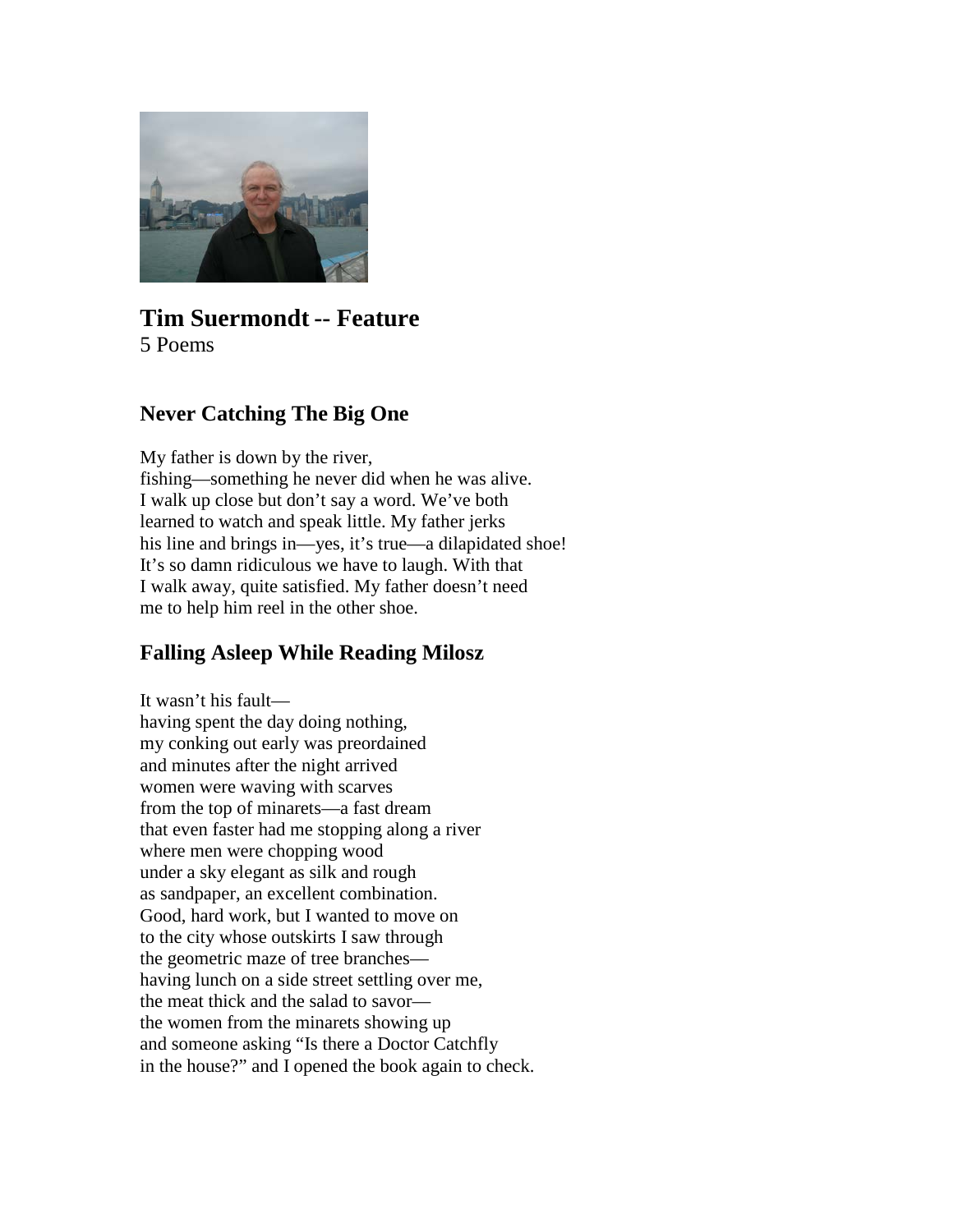### **March Madness All Year Round**

I can drive with the best of them, but it's the finish that betrays me the kissing the ball off the glass too softly, too hard.

All the hours I put in at the lonely gym has inched progress at a snail's pace, but the effort hasn't been wasted from the top

of the cheap metal bleachers the court expands into everything that is, was and will be—my wife who's certain she can't make

the cake come out right, makes the cake come out right and from this perch of mine I drain the twenty footer—every time, every time it's required.

### **Milk Street**

The artists and the crockery gangs are long gone, but when the wind swirls you can often feel their presence and see some of them, for an instant, outlined in ice blue. To the east the sea welcomes ships white as gulls, generations up deep in the sky, saddled with paintings, plates tough as steel, tea cups beside the good book on the ferries free of lamentation.

#### **Mozart**

Not really. It's mostly about me, which is usually the way things shake out.

But it's nice invoking a genius to get inspiration and attention. He must

have strolled along the Salt River in Salzburg many times, the river I'm at now, my head

half in the clouds, half on the lookout for the many manifestations of cherry strudel.